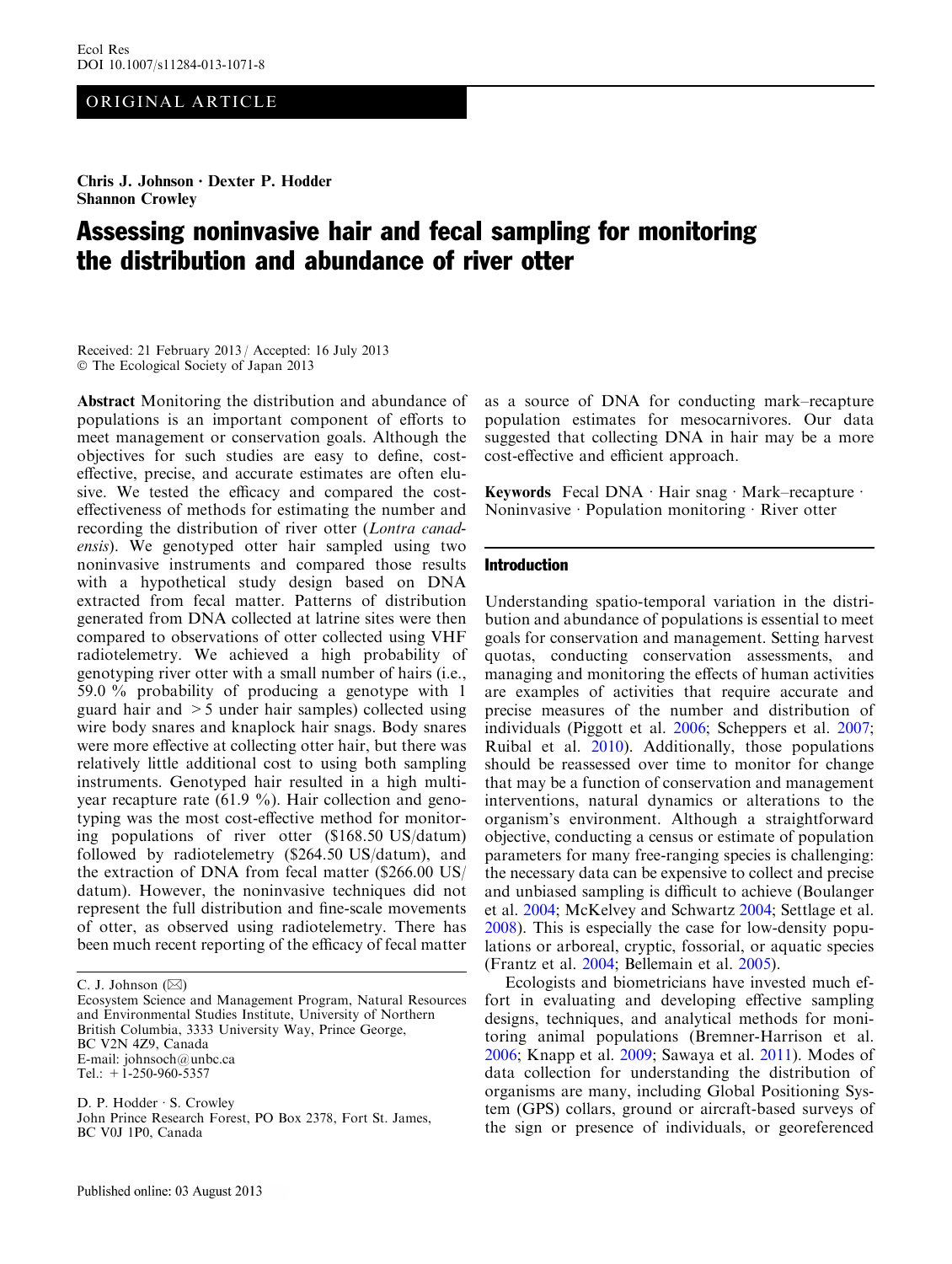<span id="page-1-0"></span>specimens from museum collections. Likewise, there are numerous methods for collecting the necessary data and estimating population abundance and associated parameters (Seber [2002](#page-11-0)). Individuals can be counted directly by observing identifiable marks such as natural variation in morphology and coloration or indirectly through genetic signatures. Where individuals have no obvious or practical differentiating feature, one can use temporary or indelible markers including radio transmitters, coded tags, and skin or fur pigments. In many cases, methods for directly measuring or estimating population parameters are also applicable to the collection of data that represent animal distribution (Ovaskainen [2004\)](#page-10-0). Although there is a wide choice in technique, efficacy and cost-effectiveness can vary considerably. For long-term monitoring of population change, one must consider both the feasibility of the technique for the given system and species, as well as the costs of data collection and ultimately the precision and accuracy of results (Settlage et al. [2008\)](#page-11-0).

The North American river otter (Lontra canadensis) is a challenging species to monitor (Mowry et al. [2011\)](#page-10-0). Typically occurring at low densities, this species inhabits aquatic and near-shore forested habitats that are difficult to census. Individuals are indistinguishable by sight and typically they avoid contact with humans. In contrast to these enumeration challenges, groups or single otters repeatedly visit and mark easily identified shoreline latrines (Ben-David et al. [2005;](#page-10-0) Crowley et al. [2012\)](#page-10-0).

The presence of fecal material at latrine sites allows one to monitor the spatio-temporal distribution of otter populations across lake, river and marine systems (Crowley et al. [2012](#page-10-0)). Also, fecal matter contains viable samples of DNA that can be used to measure the use of latrines by individual otters identified to sex and perhaps age (Guertin et al. [2010;](#page-10-0) Pauli et al. [2011\)](#page-10-0). Alternatively, predictable occurrence of otters at latrines allows for the efficient deployment of snares and the collection of DNA in hair (Depue and Ben-David [2007](#page-10-0)). In comparison to the extraction of DNA from fecal matter, hair sampling and analysis has received relatively little attention in recent studies, but may provide a higher amplification rate and lower cost per sample.

Noninvasive fecal and hair sampling is less harmful for the study animal and potentially more cost-effective and reliable relative to the capture and marking of animals with passive tags or active radio transmitters (Mills et al. [2000](#page-10-0); Stricker et al. [2012](#page-11-0)). However, both noninvasive and invasive techniques allow the identification of individuals and provide similar data for conducting mark–recapture estimates of population status. Researchers have contrasted techniques for collecting DNA from carnivores and methods for generating population estimates using a range of models or forms of noninvasive data collection (Bellemain et al. [2005](#page-10-0); Arrendal et al. [2007](#page-10-0); Mowry et al. [2011](#page-10-0); Sawaya et al. [2011](#page-11-0); Stricker et al. [2012](#page-11-0)). However, few researchers have considered the efficacy of the method in combination with cost-effectiveness (but see Harrison [2006\)](#page-10-0).

We provide a comparative analysis of several methods for monitoring the distribution and abundance of river otter populations. First, we assess the efficacy of two noninvasive techniques for sampling DNA from hair and provide a population and distribution estimate from those data. We compare the genotype success rate and costs to a sampling protocol based on DNA collected in fecal matter. The process and success of extracting and amplifying DNA in fecal matter is now well reported (Arrendal et al. [2007](#page-10-0); Guertin et al. [2010](#page-10-0); Mowry et al. [2011](#page-10-0)) thus, we report metrics of the relative cost-effectiveness for our system only. Second, we contrast the animal location data gained from sampling and genotyping hair samples with those data gained from the use of radio transmitters. We provide not only a quantitative analysis and discussion of the advantages and disadvantages of these techniques for understanding the ecology and population status of otter, but also guidance on cost-effectiveness. This is a consideration that is seldom reported, but essential when developing a longterm monitoring protocol.

## Methods

## Study area

The research was conducted in central British Columbia, Canada, on a 17,000-ha portion of crown land contained within the John Prince Research Forest (Fig. [1](#page-2-0)). The research forest is bordered by two large lakes, Tezzeron and Pinchi, and several major tributaries, as well as numerous wetlands and smaller water bodies. Tezzeron Lake's shoreline stretches for 82 km (area =  $8,079$  ha), while the perimeter of Pinchi Lake is  $67 \text{ km}$  (area = 5,586 ha). The mean depth of Tezzeron and Pinchi Lakes are 11.2 and 23.9 m, respectively. Shoreline topography varies considerably along both lakes, but the area surrounding Pinchi Lake is generally steeper with more rocky outcrops. We focused animal capture and radio tracking as well as the monitoring of latrine sites on Tezzeron and Pinchi Lakes and associated tributaries. The collection of hair samples was restricted to latrine sites located on Tezzeron Lake. With the exception of a non-operational mercury mine on Pinchi Lake and forestry operation in upland areas, neither lake has significant human development. Over the course of the study, we were unaware of any trapping activity resulting in the loss of otters.

Animal capture, marking, and relocation

We identified locations of latrine sites on Pinchi and Tezzeron Lakes as well as tributary streams that were fish-bearing and navigable by canoe or kayak (1 km from lake-stream confluence). Two complete surveys of all shorelines were conducted in 2007. We chose to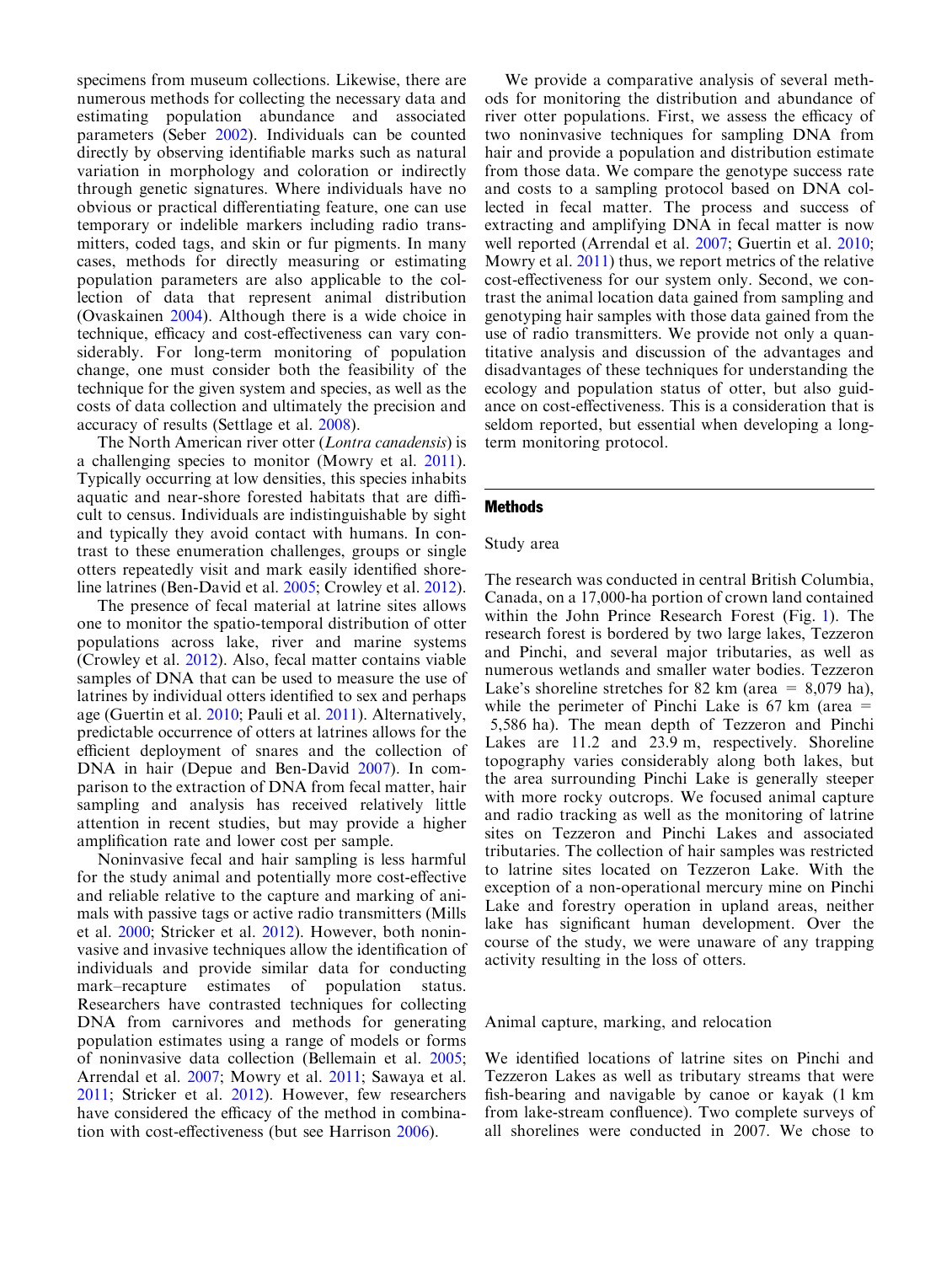<span id="page-2-0"></span>Fig. 1 Location of Tezzeron and Pinchi Lakes in central British Columbia, Canada (see inset map). Telemetry locations for river otter on Tezzeron Lake and latrine sites active during the study period (2007–2010) are marked as well as latrine sites where body snares or knaplock hair snags collected hair that was successfully genotyped



conduct surveys during three distinct time periods, late spring, summer, and early fall, to account for variation in prey availability. In 2008, we randomly selected and intensively surveyed two hundred 200-m segments of shoreline along the Tezzeron and Pinchi Lake systems. This intensive survey was a test of detection accuracy and allowed us to determine if the majority of the active latrine sites were being monitored. We located a total of 73 latrine sites across 155 km of shoreline, including immediate tributaries. Sixty-seven and six latrine sites were found in 2007 and 2008, respectively. Only two new latrine sites were found in areas previously surveyed in 2007. The other four latrine sites were found in areas not surveyed in 2007 (Crowley et al. [2012\)](#page-10-0).

Between September 2007 and May 2008, we conducted four trapping sessions. We set between two and five #3 softcatch leg-hold traps at latrine sites recently occupied by otter (Blundell et al. [1999](#page-10-0)). Occupancy was determined by fresh fecal matter, tracks, or disturbance of substrate. Traps were checked at a minimum of every 12 h.

Trapped otter were handled with a noose pole and transported to a veterinary facility in a cage constructed from 40-cm diameter PVC pipe (Serfass et al. [1996\)](#page-11-0). Sedated animals were implanted with an intraperitoneal Advanced Telemetry Systems M1250B radio transmitter  $(30 \times 112 \times 30 \text{ mm}; \sim 100 \text{ g})$  (Hernandez-Divers et al. [2001](#page-10-0)). Each animal was further marked with a PIT tag. Following the implant procedure, otters were placed in the transport tube and monitored for recovery from the anesthetic and then returned to the location of capture. Telemetered otter were located at a minimum of once per week throughout the year. The majority of animal locations (83 %) were calculated using triangulation or measured directly using line-of-site referencing and a GPS while the remainder were collected using aerial telemetry. Location accuracy for terrestrial methods was conservatively estimated as  $\pm 15$  m.

#### Noninvasive hair sampling

Between June 2009 and October 2010, we conducted five systematic hair sampling sessions at latrine sites on Tezzeron Lake. At the beginning of each year, we visited and assessed all known latrines for use by otter. Where latrines had recent activity, we established two types of hair collection instruments: body snares and knaplock hair snags.

We set 3–5 wire breakaway body snares at each active latrine (Depue and Ben-David [2007\)](#page-10-0). Snares were constructed from 1.6-mm aircraft cable that was frayed manually. The locking device for each snare was a  $#1$ (32-mm) paperclip. Each snare was secured to the substrate using a stake or nearby tree and suspended by twig or low shrubs. After the snare tightened around the otter's body, the paperclip would bend and the wire loop would disengage, releasing the animal and snagging a sample of guard hair or under hair in the frayed wire (see <http://www.youtube.com/watch?v=zT48AYW72HY>). This trap had the advantage of collecting hair from only one animal.

The knaplock hair snag consisted of a 15-cm length of knaplock carpet anchor (i.e., aluminum tack strip). At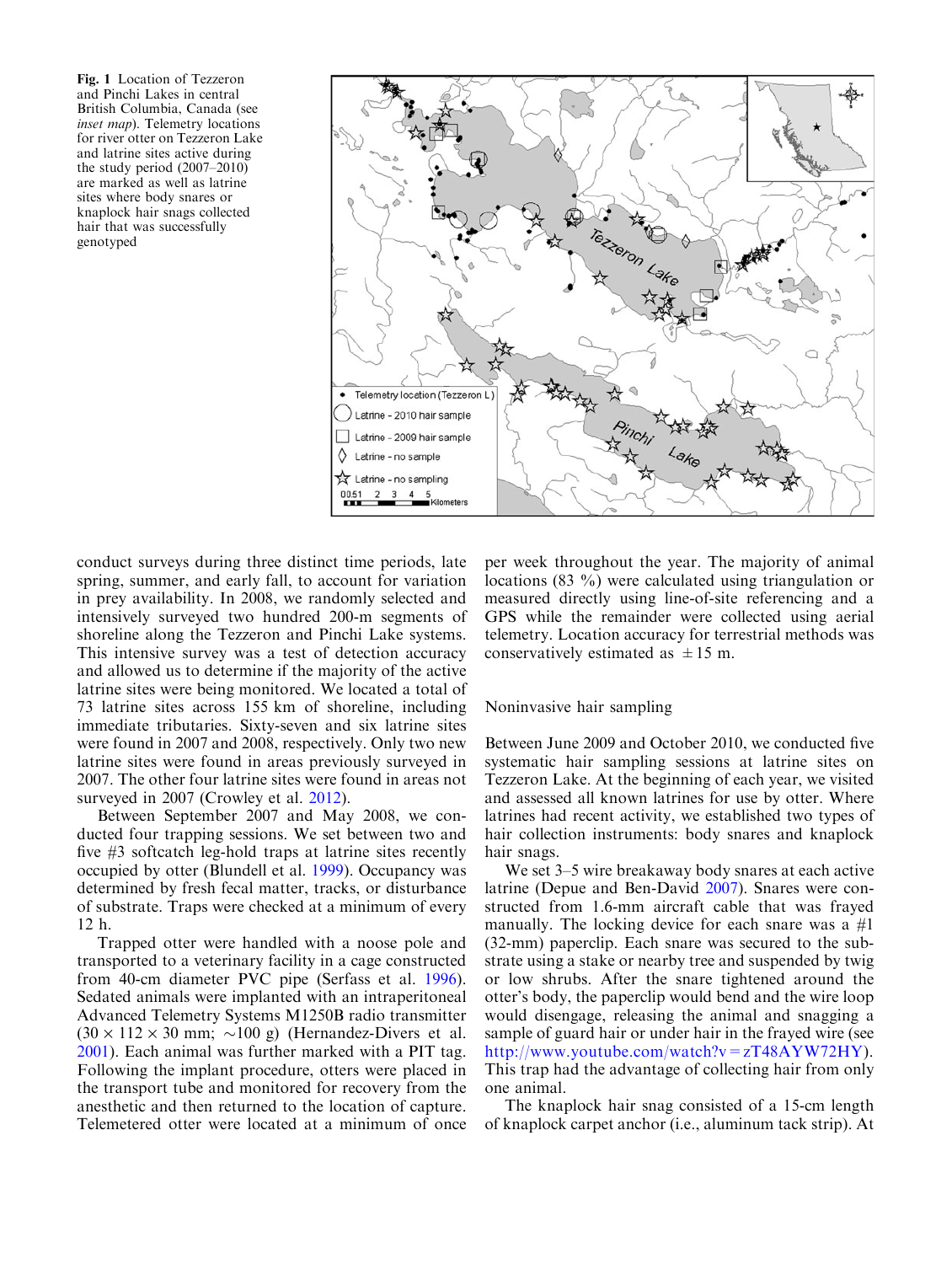each site, we deployed 3–5 traps by securing knaplock strips against exposed root substrate. As otter pulled their bodies and tails over the root, the sharp edges of the knaplock snagged guard hair or under hair.

Each of the five hair-sampling sessions included between 9 and 11 ( $\overline{X} = 10$ ,  $\overline{SD} = 0.71$ ) days of continuous monitoring. During a session, latrines were visited every second day and snares and snags were checked closely for hair samples. When hairs were collected, a snare or snag was sanitized with a propane torch.

## Genetic analysis

DNA extraction and microsatellite analysis were conducted by Wildlife Genetics International (Nelson, BC, Canada). Genotyping of individual otter from hair samples involved a two-phase process. First, 12 highquality hair samples collected in 2009 were used to test 17 readily available and common microsatellite loci (i.e., markers) for mustelids (e.g., Davis and Strobeck [1998\)](#page-10-0). For this and subsequent analyses, DNA was extracted using QIAGEN's DNeasy Tissue Kits. Results of this initial screening were insufficient for genotyping: five markers amplified >1 alleles, but the mean heterozygosity was too low for the accurate identification of individuals (mean  $H<sub>E</sub>$  for 7 markers <0.68; Paetkau [2003](#page-10-0); Table 1). We investigated four additional markers

**Table 1** Summary of marker variability (heterozygosity =  $H_F$ ) for samples of river otter hair collected from central British Columbia, Canada

| Marker/locus       | Alleles | $H_{\rm E}$ | n  |
|--------------------|---------|-------------|----|
| MP0055             | 3       | 0.67        | 15 |
| MP0114             | 5       | 0.75        | 15 |
| MP0175             |         | 0           | 6  |
| MP0197             |         | 0           | 6  |
| MP0144             |         | 0           | 6  |
| MP0182             |         | 0           | 6  |
| MP0059             | 0       | NA          | 6  |
| MP0273             |         | 0           | 6  |
| <b>MP0085</b>      |         | 0           | 6  |
| MP0227             | 5       | 0.78        | 15 |
| MP0247             | 2       | 0.4         | 15 |
| MP0263             | 1       | 0           | 6  |
| $Lut-604$          | 3       | 0.63        | 15 |
| $Ma-2$             |         | 0           | 6  |
| $Ma-9$             |         | 0           | 6  |
| $Ma-7$             |         | 0           | 6  |
| MP0120             | 0       | NA          | 6  |
| RIO11 <sup>a</sup> | 3       | 0.48        | 15 |
| RIO13 <sup>a</sup> | 5       | 0.72        | 15 |
| RIO07 <sup>a</sup> | 4       | 0.57        | 15 |
| RIO18 <sup>a</sup> | 6       | 0.83        | 15 |

Analysis was conducted using 23 high-quality samples  $(\sim]10$  guard hair or 30 hairs consisting of under hair). Sample size  $(n)$  was number of individuals (i.e., unique multilocus genotypes) identified for each marker. We used nine markers with  $H_{\rm E} > 0$  to identify individual otters. Markers that did not amplify are denoted as having 0 alleles

<sup>a</sup>Published by Beheler et al. ([2004,](#page-10-0) [2005\)](#page-10-0)

published by Beheler et al. [\(2004,](#page-10-0) [2005\)](#page-10-0). Although these markers amplified well and were variable, the mean  $H<sub>E</sub>$ of 0.65 was again low. Whereas 5–7 markers are often sufficient for the identification of individuals, we compensated for low variability by using all nine variable markers (Paetkau [2004](#page-10-0)).

During the second phase of the project, we used the nine variable markers (Table 1) to identify individual otters in the remaining and subsequent samples of hair. During genotyping, samples were removed from the analysis if they had low confidence genotype scores for >4 of the nine markers. Marginal samples with inconclusive results were reanalyzed using a greater volume of DNA per reaction. This reanalysis resulted in most marginal samples receiving 9-locus, high confidence genotype scores. Finally, an error-checking procedure was used to re-analyze mismatching markers in similar genotypes (Paetkau [2003;](#page-10-0) Kendall et al. [2009\)](#page-10-0). Here, data entry and amplification errors were identified and corrected. Following this process, there were no individuals differing on  $\leq$  3 loci suggesting that the probability of identifying a unique, but incorrect genotype was low. Once genotyping was complete, an individual was assigned to each unique multilocus genotype.

We used an additional marker (ZFX/ZFY) to identify the sex of the sampled otter. For individuals identified in the collection of 2009, one sample was selected for this analysis. As a more robust process, all samples from individual otter collected in 2010 were analyzed for sex.

#### Data analysis

## Efficacy: hair sampling

We used a two-sample  $t$  test with unequal variances to identify statistical differences in the total number of hair samples (guard hair and under hair) collected using body snares and knaplock hair snags. We assessed the total number of hair samples for each collection instrument, not number of hair samples that were successfully genotyped. We used logistic regression to explore sampling factors related to the successful identification of a high confidence 9-locus genotype for the sampled otter hair. We related the success of genotyping to four variables: number of under hair, represented as a categorical variable incremented in five hair increments, with a minimum of 0 and a maximum of 20 hairs; number of guard hairs with a root; and trap type, body snare (1) or knaplock snag (0). We also fitted a variable for year that ultimately captured seasonal effects as sampling months differed between 2009 and 2010.

We used Akaike's Information Criterion for small sample sizes (AIC<sub>c</sub>; Anderson et al. [2000\)](#page-10-0) to identify the most parsimonious logistic regression. The model with the lowest  $AIC_c$  score and the highest  $AIC$  weight  $(AIC<sub>c</sub>w<sub>i</sub>)$  was chosen as the best model to explain the variation in genotype success. We used the area under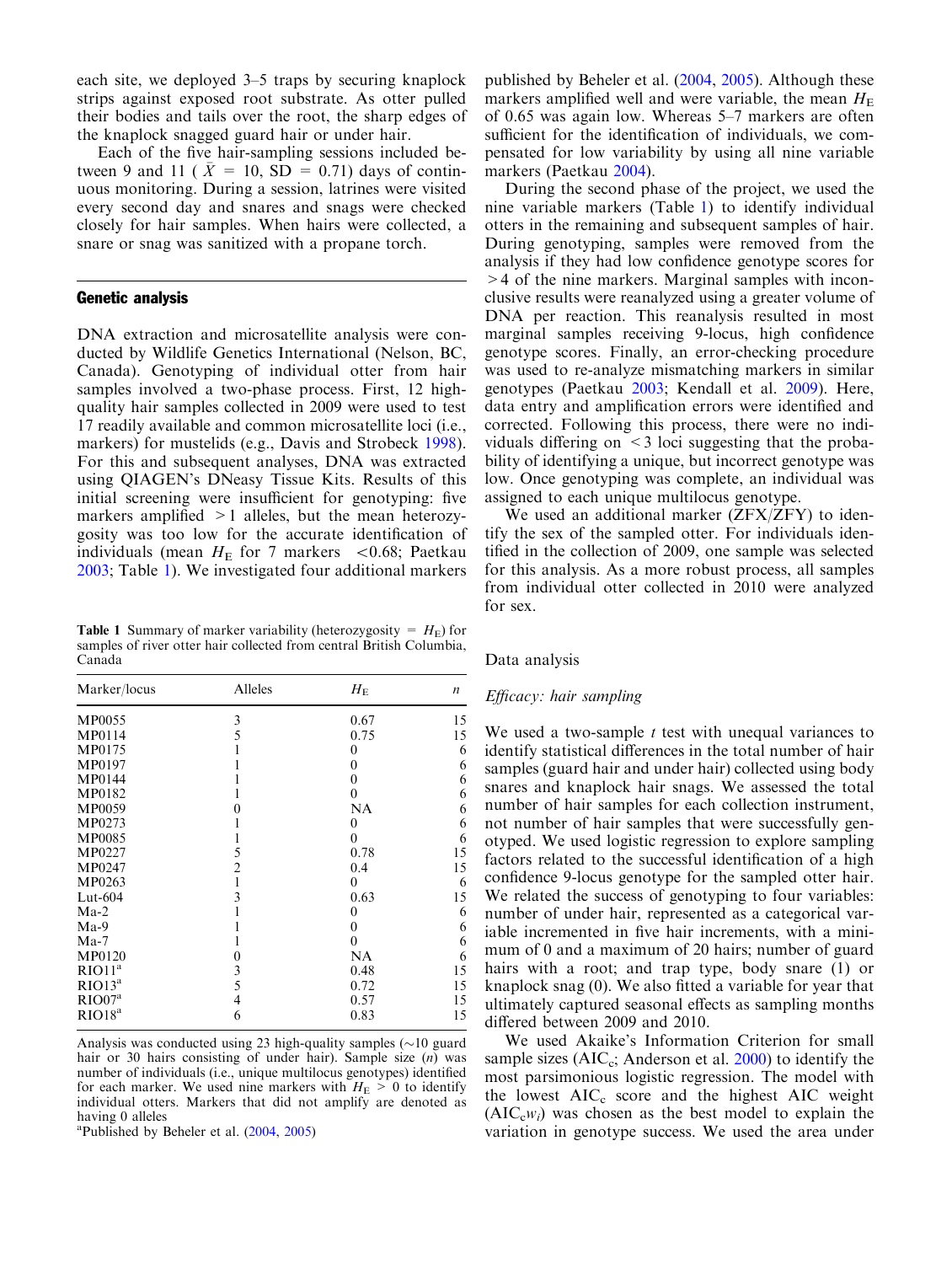the curve (AUC) of the receiver operating characteristic (ROC) to evaluate the predictive ability of the most parsimonious model. Swets ([1988\)](#page-11-0) suggested that models with AUC scores between 0.7 and 0.9 have good predictive power and scores >0.9 have high power. We had insufficient sample size to withhold a percentage of the observations for model testing. Thus, we used a bootstrap routine where each record was sequentially removed from the model building process and the withheld record's probability of producing a successful genotype was calculated independent of the training data. We used these independent probabilities to generate the ROC test.

## Analysis of abundance

We used the CAPWIRE method (Miller et al. [2005\)](#page-10-0) to generate a population estimate for the otters monitored on Tezzeron Lake. This method is based on an urn model and was developed for the non-systematic collection of DNA. We produced a population estimate with independent  $(n = 59)$  and the full set  $(n = 69)$  of capture samples. Independent captures did not include multiple hair samples of the same individual at a latrine within a sampling interval. The estimate based on the full set of captures was meant to mimic opportunistic sampling protocols with no temporal boundaries as was the intended use of CAP-WIRE. For both data sets, we produced population estimates for the summer (2009) and autumn (2010) sampling periods. Stratification of data recognized an open population across, but not within sampling years. We tested for the simple even capture model and the two innate rates model, where capture heterogeneity occurs between two segments of the population.

# Efficacy: analysis of distribution

We used independent data consisting of a set of radiotelemetry locations and geographically referenced genotyped hair samples to generate metrics describing the spatial extent (i.e., distribution) of the monitored otter. These data sets were independent—the telemetered animals were not necessarily represented in the sample of genotyped otter. We assumed that frequent radiotelemetry data would provide a more detailed perspective on the habitat use and extent of distribution of the otter population, but large-scale measures of range size and affinity to latrine sites would be relevant to both techniques. If the distribution of otter was restricted by frequent visitation to latrines or habitats near latrines, then both telemetry and noninvasive DNA sampling should provide similar power to reveal the spatial extent of the monitored population.

We used two analyses to assess the efficacy of hair samples for monitoring the spatial extent of the otter population. First, we used a two-sample  $t$  test to compare the average distance of telemetered animals from known latrine sites with sets of random locations. For

this analysis, we included only latrine sites and otter locations on Tezzeron Lake or within an area 500 m upland from the shore and the two major tributaries of the lake. The same spatial constraint applied to the calculation of comparison random locations. Because of the small sample size of otter locations relative to the study area, we conducted 500 replicates of the  $t$  test including unique sets of random locations for each replicate. As a second analysis, we compared the total area and overlap of the minimum convex polygons of seasonal ranges for individual otter monitored using radio-telemetry and hair sampled at latrine sites. We stratified data by sex and hair collection season and used only those telemetry locations from an equivalent time frame for which we collected hair.

## Cost-effectiveness of data collection

We calculated the cost (US dollars) per datum of using radio-telemetry or DNA to monitor otters. Recognizing that expenses would vary depending on objectives, field logistics, and jurisdiction, we identified expenses that would remain consistent across projects. Our calculations provided itemized expenses of major supplies and services, type and volume of data collected for each method, unit cost per datum for each expense, and total cost for each datum.

Sampling intensity and effort was based on our stated methods for trapping and implanting otters with radio transmitters and monitoring a fixed number of latrine sites for hair during five sessions of 9–11 days of continuous monitoring. In the case of fecal sampling, we adopted a monthly sampling interval of all known latrine sites for a total of four collections. Because the otters would continue to defecate, regardless of our sampling schedule, we saw no benefit in matching the sampling periods for the hair and fecal matter. We assumed that the laboratory cost of genotyping a fecal sample was similar to a hair sample, although this was likely conservative. The success rate of identifying a 9-locus genotype for fecal samples was taken from the most recent literature (Mowry et al. [2011\)](#page-10-0). Documenting the location of latrine sites was a fixed and required expense for all three sampling methods, thus we did not include that cost in our calculations. This cost included labor, boat expenses, and field accommodation during the survey of lake shorelines (see ''[Animal](#page-1-0) [capture, marking and relocation](#page-1-0)''). Expenses that were variable among techniques included labor, accommodation, field supplies, boat, and sample analysis.

## **Results**

#### Efficacy: hair sampling

During the summer of 2009 (June 12–August 23), we deployed 35 noninvasive knaplock snag traps and 37 releasable body snares at 15 latrine sites used consis-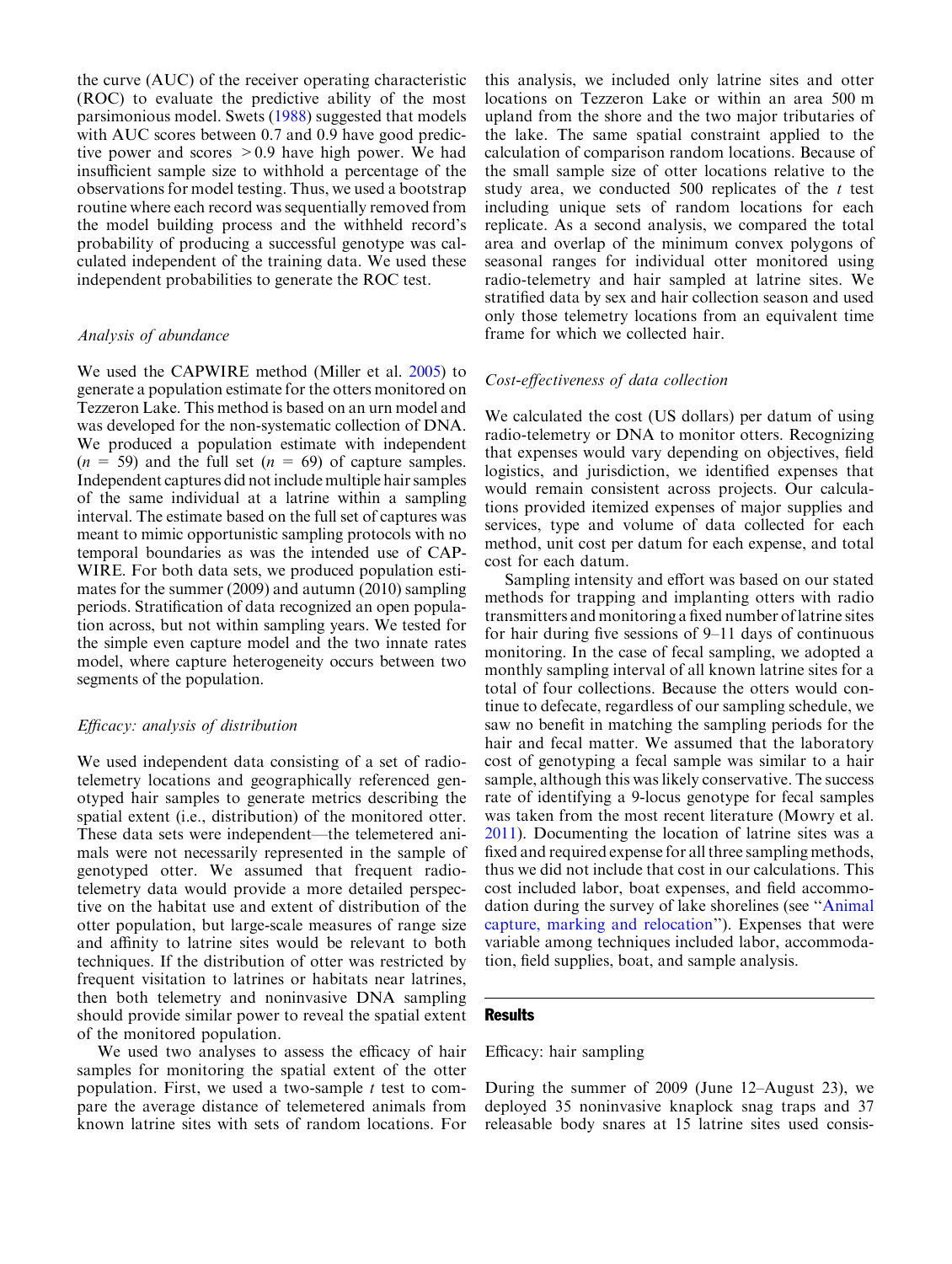<span id="page-5-0"></span>

Fig. 2 Total number of guard hair samples (standardized to 100 trap nights) collected from river otters in central British Columbia, Canada, over five trapping sessions using noninvasive knaplock snag traps (filled diamond) and body snares (filled square)



Fig. 3 Mean  $(\pm 1$  SE) number of guard hair and under hair sampled from river otter in central British Columbia, Canada, using body snares  $(S)$  or knaplock  $(K)$  snag traps. Statistics represent successful catch events only; estimation of total numbers of under hair per sample was approximate

tently by the river otter. We reduced trapping effort and duration during the autumn of 2010 (September 30– November 3), deploying and monitoring 22 knaplock snag traps and 30 body snares at nine latrine sites. For the 2 years of sampling, traps were monitored for a total of 50 days across five trapping sessions ( $n = 3$ , summer 2009;  $n = 2$  autumn 2010). Body snares were a more efficient instrument for noninvasive sampling of hair from river otter when compared with knaplock traps. For each session, we collected an average of 12.1 (4.52 SE) individual guard hairs per 100 trap nights for body snares (*n* hairs = 187) and 2.5 (0.92 SE) guard hairs for the knaplock traps (*n* hairs = 39; Fig. 2). The number of hairs collected at each successful trap was significantly greater for the body snare when considering both guard hair ( $t = -3.6$ ,  $df = 72.59$ ,  $p < 0.001$ ) and under hair  $(t = -8.4, df = 72.68, p < 0.001; Fig. 3).$ 

During year 2 of the study, we achieved a genotyping success rate of 81.8 %. This was greater than for year 1 of the study (52.5 %) where we submitted trace amounts of hair. We fit six logistic regression models to determine the relationship between genotype success and sample

Table 2 Results of information-theoretic model comparison to identify the most parsimonious logistic regression relating number of hairs and trap type to the probability of identifying a 9-locus high-confidence genotype for individual river otter from a population in central British Columbia, Canada

| Model                                 | k              | $AIC_c$ | $AIC_{c}W_i$ | <b>AUC</b>        |
|---------------------------------------|----------------|---------|--------------|-------------------|
| Guard hair $+$<br>under hair          | 6              | 118.1   | 0.62         | 0.81(0.72, 0.90)  |
| Guard hair $+$<br>under hair $+$ year |                | 120.3   | 0.20         | 0.81(0.71, 0.9)   |
| Guard hair                            | $\mathfrak{D}$ | 149.7   | 0.00         | 0.45(0.34, 0.56)  |
| Under hair                            | 5              | 139.9   | 0.00         | 0.65(0.54, 0.76)  |
| Trap type                             | 2              | 121.3   | 0.12         | 0.49(0.35, 0.63)  |
| Trap type $+$ year                    | 3              | 123.2   | 0.05         | 0.61(0.489, 0.73) |
|                                       |                |         |              |                   |

Area under the curve (AUC) and 95 % confidence intervals (brackets) for the receiver operating characteristic (ROC) represents the model's predictive power

type or technique. Although we observed some model selection uncertainty, the most parsimonious model included covariates for number of guard hairs and under hairs (Table 2). Using withheld data to test the model's predictive accuracy, the ROC score  $(AUC = 0.81)$ suggested that the combined number of guard and under hairs was a good predictor of developing a 9-locus high confidence genotype for river otter. Predictions from this model suggested that even one guard hair accompanied by  $>$  5 under hairs had a  $>$  59.0 % probability of producing a genotype. A model that included the number of hairs and year was slightly less parsimonious, but indicated a season effect relative to our trapping efforts. The model with trap type had poor predictive accuracy and was far less parsimonious than the top-ranked model, but a positive coefficient for body snares highlighted the relatively greater effectiveness of this collection instrument.

## Analysis of abundance

Noninvasive body snares and knaplock snag traps were an effective method for marking and recapturing river otter at latrine sites. Genotypes identified using hair samples collected in the summer of 2009 and autumn of 2010 resulted in 59 independent captures of 13 male and eight female river otters [2.81 (0.501 SE) recaptures per individual] across both years. A larger number of unique individuals were captured in 2009 ( $n = 11M:4F$ ) compared to 2010 ( $n = 2M:4F$ ), although sampling effort was greater during the summer of 2009. Across both years, one individual was recaptured eight times, two individuals seven times, and 61.9 % of the marked otters were recaptured greater than once. Recapture success was slightly higher in the summer [2.53 (0.515 SE) recaptures per individual] relative to the autumn [1.75 (0.218 SE) recaptures per individual] sampling periods. Ten additional captures (total capture  $n = 69$ ) were the result of multiple hair samples from individuals at a single latrine site within a capture session.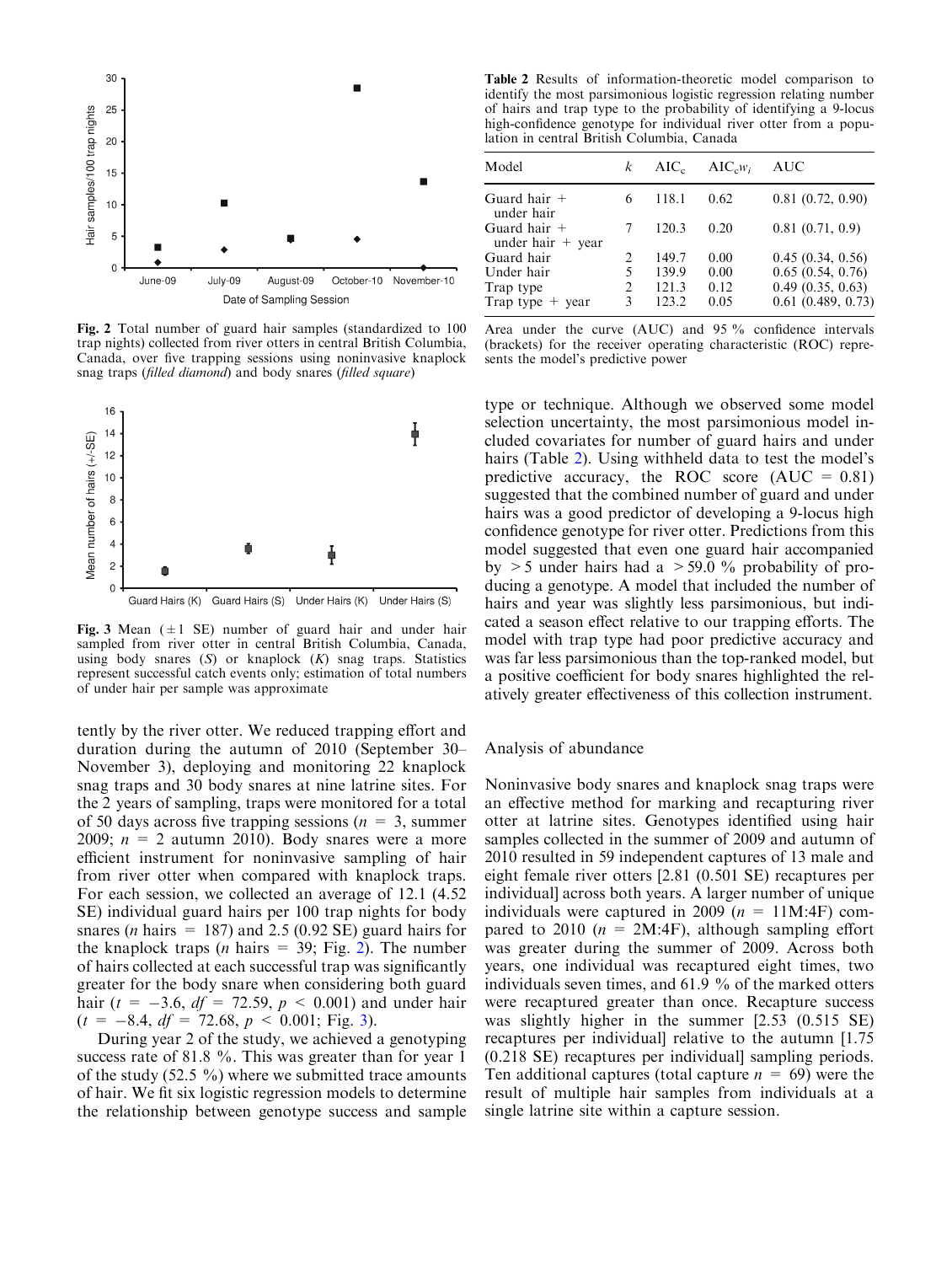We used CAPWIRE to produce a population estimate with independent and the full set of capture samples (i.e., unique to latrine site and sampling interval,  $n = 59$  and  $n = 69$ ). For both data sets, we produced population estimates for the summer (2009) and autumn (2010) sampling periods. For three of the four population estimates, a likelihood ratio test suggested that the two innate rates model was the most appropriate. Given the higher proportion of males in our sample, we assumed that the choice of the multi-strata model was specific to this source of capture heterogeneity. Based on the independent capture data, we generated a population estimate of 19 otters in 2009 (95  $\%$  CI = 15–29) and 16 in 2010 (95  $\%$  CI = 12–23). The 2010 estimate was generated using the equal catchability model. We generated similar population estimates using the non-independent data with a corresponding larger sample of captures: 18 otters in 2009 (95 % CI = 15–27) and 17 in 2010 (95 % CI = 12-26).

# Efficacy: analysis of distribution

We identified 21 individual otters and 69 relocations at latrine sites using genotypes extracted from the DNA in hair. For that same sampling period, we collected 95 relocations from five telemetered otters located on or near Tezzeron Lake. Both data sets suggested that otter have a strong spatial association with latrine sites. On average, we located otters 622.0 m (2.66 SE) from a latrine whereas the median mean distance for the 500 sets of random locations was 10,713 m (61.96 SE). Of the 500 sets of random locations we tested relative to the observed distribution of otter, all produced  $t$  tests with statistically significant differences in distances from latrine sites ( $t > 2.8$ ,  $p < 0.003$ ). However, few locations from telemetered otters were collected in the immediate vicinity of latrine sites. Five of 95 locations were found within 100 m of the nearest latrine and 44 of 95 locations occurred within 500 m of a latrine. This is in obvious contrast to genotyped otter with locations collected exclusively at latrine sites.

The spatial extent of otter, as represented by the global and seasonal minimum convex polygon home ranges, was described incompletely when using noninvasive hair samples collected at latrines. The pooled home range of all telemetered otter was 3.3 times the size of the home range inferred using hair samples (Table 3). For three of the four season-by-sex combinations of data, the home range size was larger for male and female otters relocated with radio-telemetry. In the case of female otters during autumn and male otters during summer, home ranges overlapped completely, but this was the result of telemetry-based ranges completely eclipsing the smaller ranges generated using genotypes identified at latrine sites. For male otters during autumn, there was no spatial overlap between the home ranges generated using the two data samples.

Table 3 Area  $(km^2)$ , number of locations  $(n)$ , and percentage overlap of composite minimum convex polygons generated for river otter of central British Columbia, Canada, using radiotelemetry locations for five individuals and DNA captures of 21 individuals at latrine sites

| Season/sex            | Telemetry       |    | Hair snags      |                  | % Area overlap |  |
|-----------------------|-----------------|----|-----------------|------------------|----------------|--|
|                       | km <sup>2</sup> | N  | km <sup>2</sup> | $\boldsymbol{n}$ |                |  |
| Pooled data<br>Female | 221             | 95 | 68              | 69               | 100            |  |
| Summer                | 70              | 34 | 66              | 16               | 48             |  |
| Autumn                | 62              | 11 | 3               | 11               | 100            |  |
| Male                  |                 |    |                 |                  |                |  |
| Summer                | 196             | 36 | 15              | 26               | 100            |  |
| Autumn                | 5               | 14 | 18              | 16               | $\theta$       |  |

Percentage overlap represents total area of home range generated from hair snag data within the home range of telemetered otter

## Cost-effectiveness

Genotyped hair samples were the most cost-effective technique for monitoring otters (Table [4\)](#page-7-0). Based on our sampling effort and associated expenses, we incurred a cost of \$168.50 per genotyped hair sample. The cost of genotyping fecal samples was greater by nearly \$100.00 per datum. This cost difference was a result of the relatively low success rate (24 %) of amplifying DNA from fecal material. With the exception of the laboratory analysis, fecal sampling was the most affordable technique on a per datum basis when comparing the other cost categories. Capturing and relocating river otter using radio-telemetry was by far the most expensive technique. We calculated an average cost of \$2,273.00 to capture and implant a radio transmitter in one otter. Although the cost per relocation (\$59.20) was relatively low, when including capture and handling expenses the total cost of conducting radio-telemetry was \$264.50 per relocation.

## **Discussion**

In our system, river otters are actively trapped and recognized as a furbearer sensitive to harvest. Historical declines of populations in the United States and Europe (Lutra lutra) suggests that otters are sensitive to anthropogenic disturbances and over harvest (Raesly [2001\)](#page-10-0). Fundamental information requirements for population recovery and sound management include a better understanding of: (1) the habitat requirements and foraging ecology of otter; (2) sensitivity to human-caused disturbances and mortality resulting from industrial (e.g., mining, forestry), recreation, and trapping activities; and (3) responses in population distribution and abundance to long-term changes in the composition and functioning of aquatic and terrestrial communities (i.e., habitats). Given the large range of the species, these information gaps can be addressed only through the development of efficient methods that allow the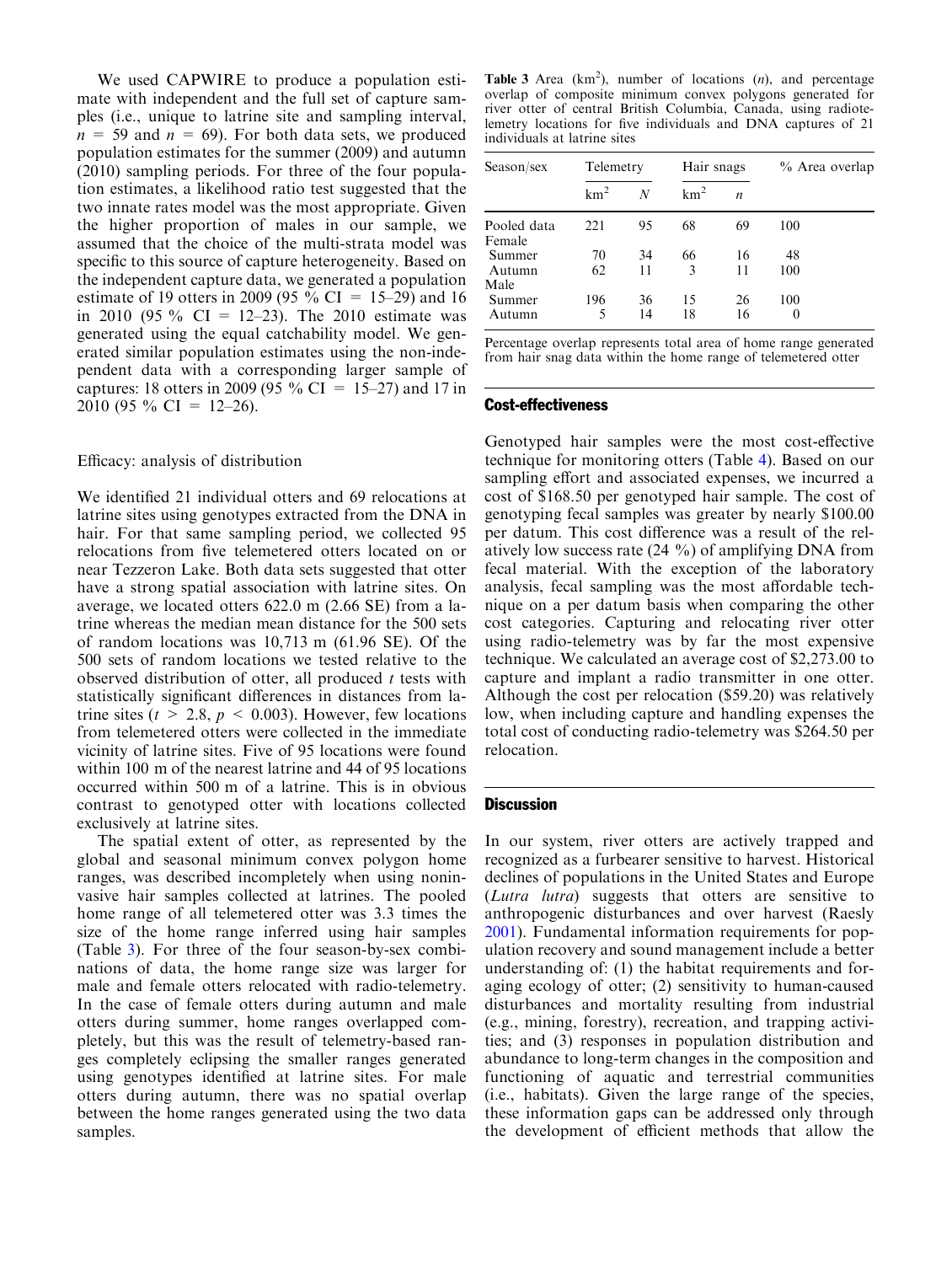<span id="page-7-0"></span>Table 4 Comparative costs per datum of capturing and relocating (telemetry) river otters and collecting and genotyping hair or fecal material sampled at latrine sites

|                               | Animal capture         | Telemetry          | Genotype-hair | Genotype-fecal      |
|-------------------------------|------------------------|--------------------|---------------|---------------------|
| Expense item                  |                        |                    |               |                     |
| Veterinarian/day              | 390.00                 | <b>NA</b>          | <b>NA</b>     | NA                  |
| Biologyist/day <sup>a</sup>   | 200.00                 | 200.00             | 200.00        | 200.00              |
| Field accommodation           | 50.00                  | 50.00              | 50.00         | 50.00               |
| Field supplies <sup>b</sup>   | 2,597.00               | NA.                | 784.00        | 200.00              |
| Boat expenses/day             | 50.00                  | 25.00              | 25.00         | 25.00               |
| Lab cost/sample               | NA                     | NA                 | 58.00         | 58.00               |
| Collection effort and data    |                        |                    |               |                     |
| No. of field days             | 19                     | 17                 | 12            | $25^{\circ}$        |
| No. of samples submitted      | NA                     | NA                 | 101           | $1,210^d$           |
| No. of animals or relocations | 12                     | 95                 | 59            | $290^\circ$         |
| No. of individuals monitored  | 9                      | 4                  | 21            | $>21^{\rm f}$       |
| Unit cost per datum           |                        |                    |               |                     |
| % Data success                | 26.9/35.9 <sup>g</sup> | 100.0              | 81.8          | 24.0                |
| Veterinary rate               | 823.30                 | NA                 | <b>NA</b>     | NA                  |
| Biologist rate                | 844.40                 | 35.80              | 40.70         | 17.20               |
| Field accommodation           | 211.10                 | 8.90               | 10.20         | 4.30                |
| Field supplies                | 288.60                 | <b>NA</b>          | 13.30         | 0.70                |
| Boat expenses                 | 105.60                 | 4.50               | 5.10          | 2.20                |
| Lab cost/sample               | NA                     | NA                 | 99.30         | 241.70 <sup>h</sup> |
| Total \$ cost per datum       | 2,273.00               | $59.20 (264.50)^1$ | 168.50        | 266.00              |

Costs are approximate, but represent realized expenses of monitoring a population of river otter from central British Columbia, Canada, from 2007 to 2010

Costs per datum refers to the field and lab costs associated with the collection of each animal location<br><sup>a</sup>Two biologists required per day for trapping, one biologist per day for all other activities

Two biologists required per day for trapping, one biologist per day for all other activities

<sup>b</sup>Field supplies for animal capture included leg-hold traps and radio transmitters; supplies for hair snags included wire, knaplock, and time to construct snags

c Assumed collection time of 2 min per sample including travel time

dObserved defecation rate recorded for monitored latrines over 2 years

<sup>e</sup> Assumed 24 % amplification rate as reported by Mowry et al. [\(2011](#page-10-0))<sup>f</sup> Assumed larger number of samples would reveal a greater number of

Assumed larger number of samples would reveal a greater number of otter relative to hair sampling

 $g_{\text{Number of trap nights}}$  respectively otter was calculated for total number of individuals and total number of individuals implanted with a transmitter and was based on trapping success in this study

<sup>h</sup>Consistent with hair, failed samples ( $\sim$ 76 %) would be charged full lab fee in heavest is cost for each location after including costs of capturing to

Cost in bracket is cost for each location after including costs of capturing animals

identification and relocation of individuals and the assessment of trends in population size.

#### Efficacy of sample collection

The method for using body snares to sample hair was previously published (Depue and Ben-David [2007\)](#page-10-0), but we were uncertain about the ability of the method to collect a sufficient number of hairs to amplify DNA. As was reported for other furbearer species (e.g., Boulanger et al. [2004](#page-10-0); Sawaya et al. [2011;](#page-11-0) Stricker et al. [2012\)](#page-11-0), our data suggested that noninvasive hair collection was an efficient and cost-effective technique for monitoring the abundance of river otter with known latrine sites. Much of our success, however, was due to laboratory protocols that allowed for high-confidence genotyping (i.e., 9 loci) of individuals from few hairs per sample. We achieved a reasonable probability of a genotype  $(>59.0\%$  probability) with as little as one guard hair and  $>5$  under hairs (Fig. 4).

Guard hair is thought to regenerate from August to November (Ben-David et al. [2005](#page-10-0)), but the timing is unclear for the population that we studied. Thus, sea-



Fig. 4 Probability of successfully identifying a 9-locus genotype for river otter in central British Columbia, Canada, relative to total number of sampled guard hair and under hair. Number of guard hair and under hair  $(5 = filled \ diamond, 10 = filled \ square,$  $15 = \text{filled triangle}, \geq 20 = \text{multiple sign}$  were additive as reported for the most parsimonious logistic regression model (Table [2\)](#page-5-0). Median and 95th percentile coefficients and resulting predictions were generated from 2,000 bootstrap replicates

sonal variation in hair growth (i.e., molt) may influence the amount of hair collected and genotype success, including sample contamination. This was not a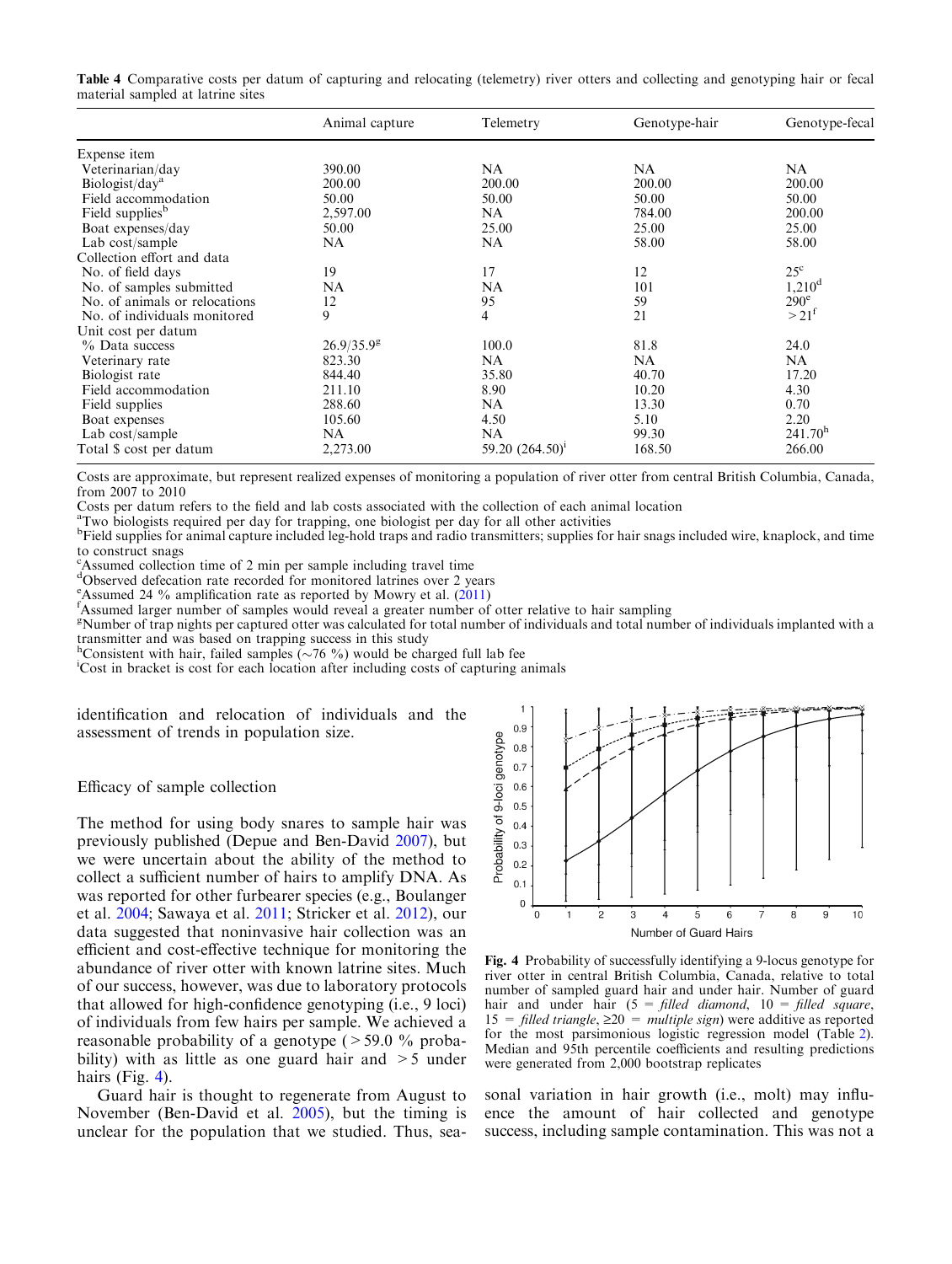confounding factor for this study as the sampling period for each technique was consistent. However, we did find that the body snare provided more samples and a greater number of hairs per sample compared to knaplock snags (Figs. [2](#page-5-0), [3,](#page-5-0) [4](#page-7-0)). Additionally, the body snare was a singlecapture instrument with a low probability of DNA contamination (see Stricker et al. [2012](#page-11-0)). In comparison, the knaplock snags had the potential to collect hairs from multiple individuals within one trapping session. We did not observe a large number of hairs at these snags, reducing the probability of cross-contamination; the genotyping protocol and associated error testing diagnosed few such samples.

Although the body snare was a more efficient approach, we did increase our capture rate and total sample of marked individuals with the knaplock snags. This instrument was easy to construct, deploy, and monitor. Thus, where sufficient shoreline substrate is available for attachment, we recommend using both techniques in tandem. However, there is a cost to using the less efficient hair collection method. Failed samples provide no data for estimating the abundance or distribution of otter, but they still incur a lab fee.

During year 2 of the study, we achieved a greater genotyping success rate: 81.8 versus 52.5 %. Following the pilot analysis of year 1, we adopted a collection threshold of a minimum of 1 guard hair or  $>15$  under hairs. These amplification results compare favorably to other studies employing similar noninvasive sampling methods. For example, Settlage et al. [\(2008\)](#page-11-0) reported a success rate of 82.0 % for hair collected from black bear (Ursus americanus), Clevenger and Sawaya ([2010](#page-10-0)) successfully genotyped 70.0 % of hair samples from bears (U. americanus, U. arctos), and Stricker et al. [\(2012\)](#page-11-0) found that 57.0 % of hair samples collected using a body snare had sufficient DNA to identify species. Contrasting otter hair with the more commonly sampled fecal material, Arrendal et al. [\(2007\)](#page-10-0), Mowry et al. ([2011\)](#page-10-0), and Guertin et al. ([2010\)](#page-10-0) achieved a consensus genotype for 31.0, 24.0, and 12.0 % of samples, respectively. When using fecal material, genotype success often was dependent on sample type—fresh, old, or anal jelly—and time of year, with drier or colder periods providing greater preservation of DNA. Our design and analysis was not confounded by this wide range of uncertainty in sampling protocol.

Accounting for assumptions in population estimation

For unbiased population estimates, White et al. [\(1982\)](#page-11-0) recommended capture probabilities of >0.30 and total captures of  $>$  20 when populations are small ( $n < 100$ ). Our capture data suggested that we met those criteria. Using a combination of body snares and knaplock hair snags, we achieved a total rate of independent recaptures of 66.7 % (capture  $n = 38$ ) during the summer of 2009 and 41.7 % (capture  $n = 21$ ) during the shorter trapping season the following year. Applying the program

CAPWIRE and the full set of pooled capture data, we generated a population estimate of 18 otters in 2009  $(95\% \text{ CI} = 15-27)$  and 17 in 2010 (95 % CI = 12-26). Our mark–recapture estimate suggested a density of 1 otter/4.6 km of shoreline. This is similar to otter populations found in northern Idaho (1 otter/3.9 km; Melquist and Hornocker [1983](#page-10-0)), northeastern Alberta (1 otter/5.7 km; Reid et al. [1987](#page-11-0)), and south-central Missouri (1 otter/4.2 km; Mowry et al. [2011](#page-10-0)). Although, density likely varies with habitat quality including broad differences in topography and hydrology such as lake (our study), river (Mowry et al. [2011\)](#page-10-0), valley (Melquist and Hornocker [1983\)](#page-10-0), marshes and wetlands (Helon [2006\)](#page-10-0) or marine systems (Bowyer et al. [1995](#page-10-0)).

CAPWIRE is designed for small populations, using ad hoc sampling protocols that allow for multiple recaptures of an individual within a single location. This method has been employed with apparent success for unstructured latrine and snow surveys of fecal material from otter (L. lutra, L. canadensis) (Arrendal et al. [2007](#page-10-0); Mowry et al. [2011](#page-10-0)) and tested using known population numbers for other species (Miller et al. [2005\)](#page-10-0). For our data, CAPWIRE was best parameterized using a model that represented two components of the population with different capture rates. We marked and captured an uneven number of female and male otters likely explaining the rejection of the even capture model. This sex bias could be a result of smaller seasonal ranges, as we observed for radio-telemetered females, or naturally occurring differences in the number of females and males (Mowry et al. [2011\)](#page-10-0). Although CAPWIRE allowed us to use the full set of capture data (i.e., multiple relocations at a latrine within a sampling location), it did not take advantage of our multi-session design across discrete sampling locations. We could, for example, apply the ''robust'' mark–recapture model to the five sessions of data and calculate a population estimate in addition to other parameters (Kendall et al. [1995\)](#page-10-0).

A lack of population closure is one possible source of bias in our estimates. Otters have large annual and seasonal ranges, especially males, and sizeable linear movements are not uncommon (Reid et al. [1994](#page-11-0)). Over the course of 13 months of continuous monitoring of telemetered animals in both Tezzeron and Pinchi Lakes, we observed only three large-scale inter-lake movements. Recognizing a possibility of violating the closure assumption across years, we stratified our data into two seasons with relatively short intervals.

A second source of possible bias in our mark–recapture estimates was insufficient spatial coverage of sampling locations. Where animals are not provided with an opportunity to be marked and recaptured, the estimate will be consistently low. This form of capture heterogeneity can be difficult to address for large study areas where sampling is difficult (Settlage et al. [2008\)](#page-11-0). The average minimum distance among our trapped latrines was only 1,843.3 m (SD = 896.6) and telemetry data suggested that otters easily moved among adjacent sites on a daily basis. Finally, attractants, as deployed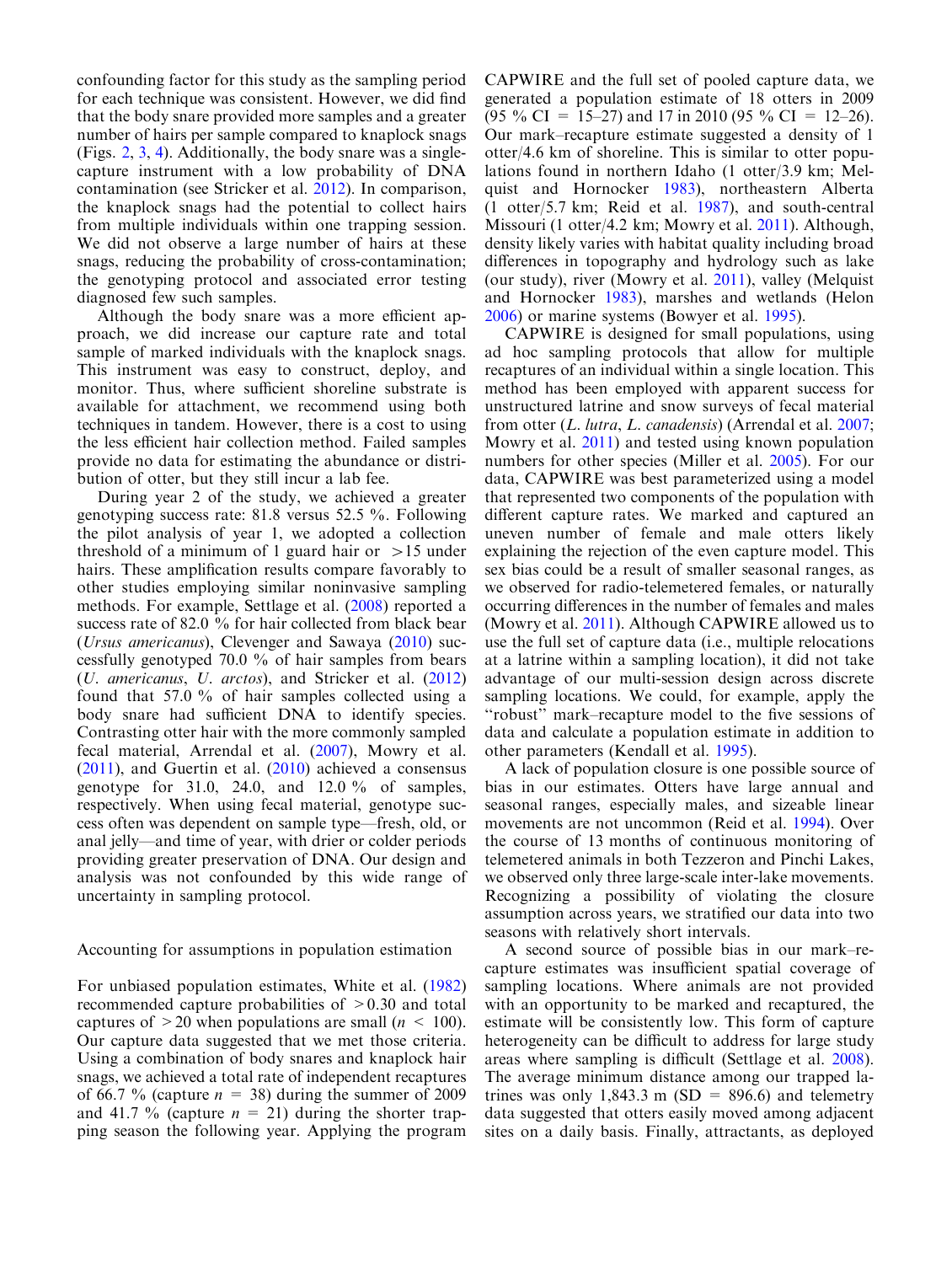for other mustelid species and bears, can increase capture heterogeneity and bias population estimates (Beier et al. [2005;](#page-10-0) Pauli et al. [2008\)](#page-10-0). Applying body snares and knaplock hair snags at latrines, sites with known and consistent visitation, eliminated the need for bait or lure.

## Monitoring distribution

Although the genetic data collected from hair samples was effective at identifying individual otters and generating a mark–recapture population estimate, this source of information had relatively little power to identify the spatial extent and movements of the study population. Telemetry data revealed that otter were spatially associated with latrine sites; however, they frequently moved among latrines and used other areas of their range for activities such as hunting. Furthermore, there was a poor match between the home ranges generated with the locations collected from telemetered otter and hair at latrine sites. Some of this variation may be attributed to the independence of data sets and differences in sampling intensity. A better match between otter distribution and latrine use might be achieved if additional latrines were sampled for hair over a longer period of time. This would not account for long inter-lake movements or forays into upland terrestrial habitats, as we observed (Fig. [1](#page-2-0)).

## Cost-effectiveness of sample protocol

With the exception of sampling efficacy (e.g., Settlage et al. [2008;](#page-11-0) Clevenger and Sawaya [2010](#page-10-0); Ruibal et al. [2010](#page-11-0); Sawaya et al. [2011](#page-11-0); Stricker et al. [2012\)](#page-11-0), there have been few formal studies documenting the cost-effectiveness of mark–recapture techniques for monitoring the distribution and abundance of medium-sized or large mammals (but see Harrison [2006](#page-10-0)). We studied multiple aspects of the ecology of river otter allowing a comparison of three methods. When considering the efficacy and cost-effectiveness of fecal samples, we applied the cost for genotyping hair samples and we assumed that amplification success would be similar to the most recent work (Mowry et al. [2011](#page-10-0)). Although we did not provide a complete three-way comparison among methods, our data strongly suggested that hair sampling was the most cost-effective approach for conducting mark–recapture estimates of otter and other furbearers with similar sampling opportunities. This includes species that are spatially associated with rendezvous sites or dens (e.g., Lucchini et al. [2002](#page-10-0); Banks et al. [2003](#page-10-0); Frantz et al. [2004](#page-10-0); Meijer et al. [2007](#page-10-0)). Also, hair provides some description of otter distribution, but the efficacy is dependent on the number of latrines monitored and the required detail of range occupancy and movements. Genotyping DNA extracted from fecal samples is more cost-effective if a higher amplification rate is achieved. This is possible through better sample preservation (e.g., winter) or by collecting fecal material with higher

quantities of DNA (i.e., anal jelly; Guertin et al. [2010](#page-10-0); Mowry et al. [2011](#page-10-0)). We have some concern about the contamination of DNA in fecal matter, also reducing sample viability (e.g., Pauli et al. [2008](#page-10-0)). Using wildlife cameras, we observed otters rolling on and possibly mixing fecal samples, multiple individuals defecating in the same location, and other species foraging on fecal matter. This is not a concern when using body snares (Stricker et al. [2012\)](#page-11-0).

The cost per radio-telemetry relocation would be reduced if we monitored otters more frequently or over a longer duration. For this study, we reported the collection of 95 locations over the same time frame that we collected hair. If otters survived for the duration of the battery life in a transmitter, we would expect a much lower cost per sample; including capture cost, three locations per day (as achieved) over 1,598 days (reported battery life) would result in a cost of \$220.70 per location. Still, this estimate is greater than the cost of collecting and genotyping hair samples (\$168.50/sample) and assumes a best-case scenario with no animal mortality and a frequent relocation interval that is unlikely throughout the year.

Animal and human welfare is an important consideration during sample design. Both fecal and hair sampling are noninvasive. We did not observe latrine abandonment during 2 years of frequent monitoring on Tezzeron and Pinchi lakes. Likewise, video monitoring of body snares suggested that otters experienced little discomfort or aversion to being caught in a snare (see [http://www.youtube.com/watch?v=zT48AYW72HY\)](http://www.youtube.com/watch?v=zT48AYW72HY). Alternatively, two captured and implanted otter died prematurely, likely as a result of surgery. Furthermore, otter are large, strong mustelids that are difficult to remove from leg-hold traps and potentially hazardous for field staff.

# **Conclusions**

Genotyped hair samples can be a relatively precise and cost-effective method for monitoring the number of river otters over time and for calculating demographic parameters, contingent on proper sample design. Also, a high recapture rate, as observed for our study area, provides additional cost-free insights on distribution. Sampling DNA from fecal material provides similar data as hair snares and snags, but at a higher cost per sample and the possibility of additional bias related to sample quality and contamination. Also, fecal material is relatively rare at other predictable areas frequented by otter such as movement paths; we trapped such an area on Tezzeron Lake. Animal capture, surgery, and radiotelemetry have relatively high dollar costs and more complex logistics, but these relocations provide a greater resolution for observing fine-scale and infrequent largescale movements by otter. Ultimately, the choice of method will depend on study objectives. However, our data suggest that sampling hair may be a more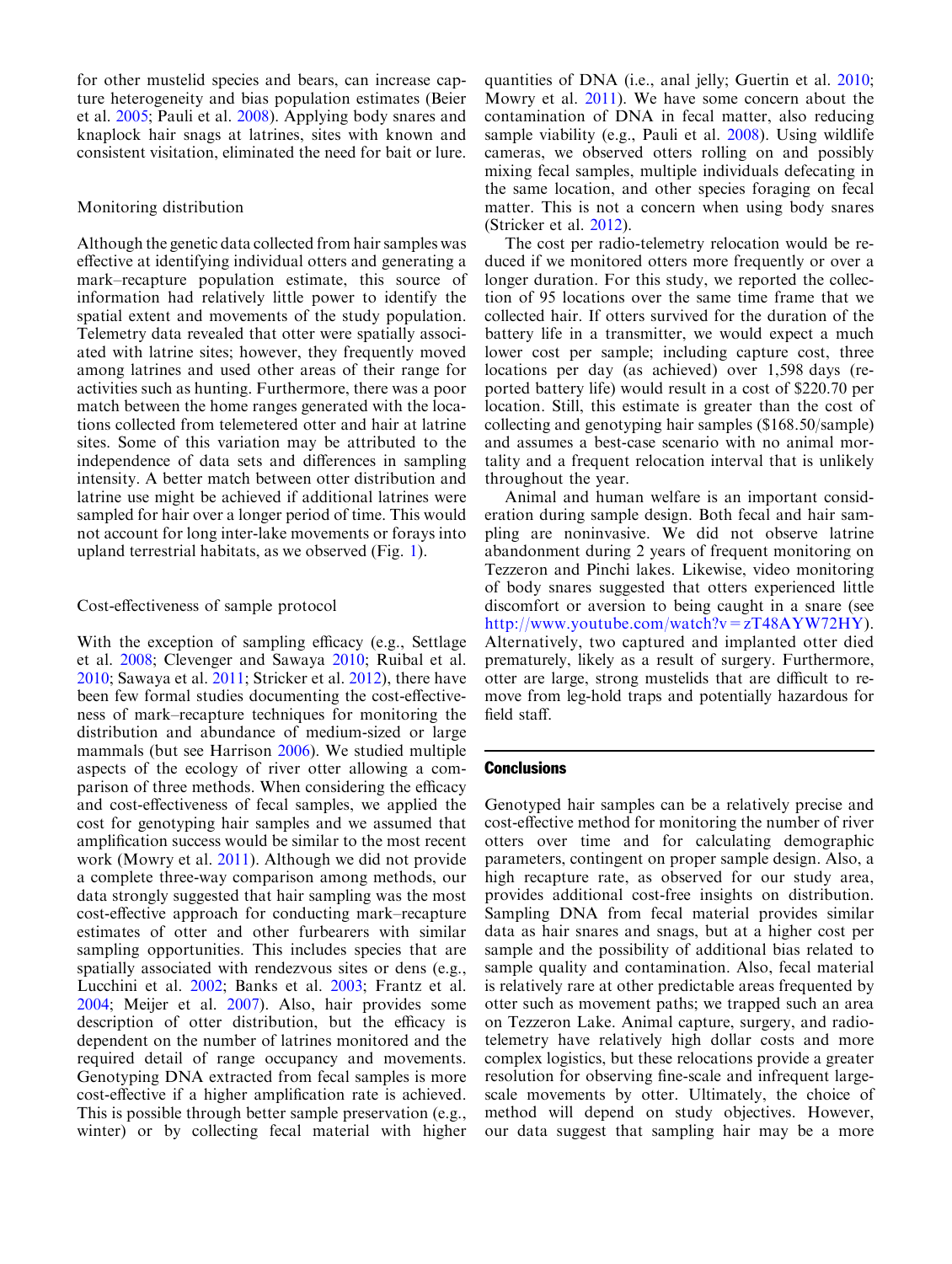<span id="page-10-0"></span>cost-effective and efficient method for monitoring otters compared to the more commonly reported sampling of fecal material opportunistically or at latrines. Where hair sampling is the appropriate method, we recommend the body snare. These snares are easy to deploy in the field and provide a greater number of samples and total number of hairs when compared to the knaplock hair snag.

Acknowledgments We thank S. Champagne for her enthusiasm when assisting with snare preparation, deployment, and monitoring. These results would not be possible without the exceptional laboratory work of C. Harris and D. Paetkau at Wildlife Genetics International. This manuscript was improved by comments from G. Mowat, E. Lofroth, and three anonymous referees. Funding for this research was provided by the British Columbia Habitat Conservation Trust Fund and the John Prince Research Forest.

#### References

- Anderson DR, Burnham KP, Thompson WL (2000) Null hypothesis testing: problems, prevalence, and an alternative. J Wildl Manag 64:912–923
- Arrendal J, Vilà  $\tilde{C}$ , Björklund M (2007) Reliability of noninvasive genetic census of otters compared to field censuses. Conserv Genet 8:1097–1107
- Banks SC, Hoyle SD, Horsup A, Sunnucks P, Taylor AC (2003) Demographic monitoring of an entire species (the northern hairy-nosed wombat, Lasiorhinus krefftii) by genetic analysis of non-invasively collected material. Anim Conserv 6:101–107
- Beheler AS, Fike JA, Murfitt LM, Rhodes OE, Serfass TS (2004) Development of polymorphic microsatellite loci for North American river otters (*Lontra canadensis*) and amplification in related mustelids. Mol Ecol Notes 4:56–58
- Beheler AS, Fike JA, Dharmarajan G, Rhodes OE, Serfass TS (2005) Ten new polymorphic microsatellite loci for North American river otters (Lontra canadensis) and their utility in related mustelids. Mol Ecol Notes 5:602–604
- Beier LR, Lewis SB, Flynn RW, Pendleton G, Schumacher TV (2005) A single-catch snare to collect brown bear hair for genetic mark–recapture studies. Wildl Soc B 33:766–773
- Bellemain E, Swenson JE, Tallmon D, Brunberg S, Taberlet P (2005) Estimating population size of elusive animals with DNA from hunter-collected feces: four methods for brown bears. Conserv Biol 19:150–161
- Ben-David M, Blundell GM, Kern JW, Maier JAK, Brown ED, Jewett SC (2005) Communication in river otters: creation of variable resource sheds for terrestrial communities. Ecology 86:1331–1345
- Blundell GM, Kern JW, Bowyer RT, Duffy LK (1999) Capturing river otters: a comparison of Hancock and leg-hold traps. Wildl Soc B 27:184–192
- Boulanger J, McLellan BN, Woods JG, Proctor MF, Strobeck C (2004) Sampling design and bias in DNA-based capture–mark– recapture population and density estimates of grizzly bears. J Wildl Manag 68:457–469
- Bowyer RT, Testa JW, Faro JB (1995) Habitat selection and home ranges of river otters in a marine environment: effect of the Exxon Valdez oil spill. J Mamm 76:1–11
- Bremner-Harrison S, Harrison SWR, Cypher BL, Murdoch JD, Maldonado J, Darden SK (2006) Development of a singlesampling noninvasive hair snare. Wildl Soc B 34:456–461
- Clevenger AP, Sawaya MA (2010) Piloting a non-invasive genetic sampling method for evaluating population-level benefits of wildlife crossing structures. Ecol Soc 15:7. [http://www.](http://www.ecologyandsociety.org/vol15/iss1/art7/) [ecologyandsociety.org/vol15/iss1/art7/](http://www.ecologyandsociety.org/vol15/iss1/art7/)
- Crowley S, Johnson CJ, Hodder D (2012) Spatial and behavioral scales of habitat selection and activity by river otters at latrine sites. J Mamm 93:170–182
- Davis C, Strobeck C (1998) Isolation, variability, and cross-species amplification or polymorphic microsatellite loci in the family Mustlidae. Mol Ecol 7:1776–1778
- Depue JE, Ben-David M (2007) Hair sampling techniques for river otters. J Wildl Manag 71:671–674
- Frantz AC, Schaul M, Pope LC, Fack F, Schley L, Muller CP, Roper TJ (2004) Estimating population size by genotyping remotely plucked hair: the Eurasian badger. J Appl Ecol 41:985–995
- Guertin DA, Harestad AS, Ben-David M, Drouillard KG, Elliott JE (2010) Fecal genotyping and contaminant analyses reveal variation in individual river otter exposure to localized persistent contaminants. Environ Toxicol Chem 29:275–284
- Harrison RL (2006) A comparison of survey methods for detecting bobcats. Wildl Soc B 34:548–552
- Helon D (2006) Summer home range, habitat use, movements, and activity patterns of river otters (Lontra canadensis) in the Killbuck Watershed, northeastern Ohio. West Virginia University (MSc Thesis), Morgantown
- Hernandez-Divers SM, Kollias GV, Abou-Madi N, Hartup BK (2001) Surgical technique for intra-abdominal radiotransmitter placement in North American river otters (Lontra canadensis). J Zool Wildlife Med 32:202–205
- Kendall WL, Pollock KH, Brownie C (1995) A likelihood-based approach to capture–recapture estimation of demographic parameters under the robust design. Biometrics 51:293–308
- Kendall KC, Stetz JB, Boulanger J, Macleod AC, Paetkau D, White GC (2009) Demography and genetic structure of a recovering grizzly bear population. J Wildl Manag 73:3–17
- Knapp SM, Craig BA, Waits LP (2009) Incorporating genotyping error into non-invasive DNA-based mark–recapture population estimates. J Wildl Manag 73:598–604
- Lucchini V, Fabbri E, Marucco F, Ricci S, Boitani L, Randi E (2002) Noninvasive molecular tracking of colonizing wolf (Canis lupus) packs in the western Italian Alps. Mol Ecol 11:857–868
- McKelvey KS, Schwartz MK (2004) Providing reliable and accurate genetic capture–mark–recapture estimates in a cost-effective way. J Wildl Manag 68:453–456
- Meijer T, Noren K, Hellestrom P, Dalen L, Angerbjorn A (2007) Estimating population parameters in a threatened arctic fox population using molecular tracking and traditional field methods. Anim Conserv 11:330–338
- Melquist WE, Hornocker MG (1983) Ecology of river otters in west central Idaho. Wildl Monogr 83:1–60
- Miller CR, Joyce P, Waits LP (2005) A new method for estimating the size of small populations from genetic mark–recapture data. Mol Ecol 14:1991–2005
- Mills LS, Citta JJ, Lair KP, Schwartz MK, Tallmon DA (2000) Estimating animal abundance using noninvasive DNA sampling: promise and pitfalls. Ecol Appl 10:283–294
- Mowry RA, Gompper ME, Beringer J, Eggert LS (2011) River otter population size estimation using noninvasive latrine surveys. J Wildl Manag 75:1625–1636
- Ovaskainen O (2004) Habitat-specific movement parameters estimated using mark–recapture data and a diffusion model. Ecology 85:242–257
- Paetkau D (2003) An empirical exploration of data quality in DNA-based population inventories. Mol Ecol 12:1375–1387
- Paetkau D (2004) The optimal number of markers in genetic capture–mark–recapture studies. J Wildl Manag 68:449–452
- Pauli JN, Hamilton MB, Crain EB, Buskirk SW (2008) A singlesampling hair trap for mesocarnivores. J Wildl Manag 72:1650–1652
- Pauli JN, Whiteman JP, Marcot BG, McClean TM, Ben-David M (2011) DNA-based approach to aging martens (Martes americana and M. caurina). J Mamm 92:500–510
- Piggott MP, Banks S, Stone N, Banffy C, Taylor AC (2006) Estimating population size of endangered brush-tailed rock-wallaby (Petrogale penicillata) colonies using faecal DNA. Mol Ecol 15:81–91
- Raesly EJ (2001) Progress and status of river otter reintroduction in the United States. Wildl Soc B 29:856–862